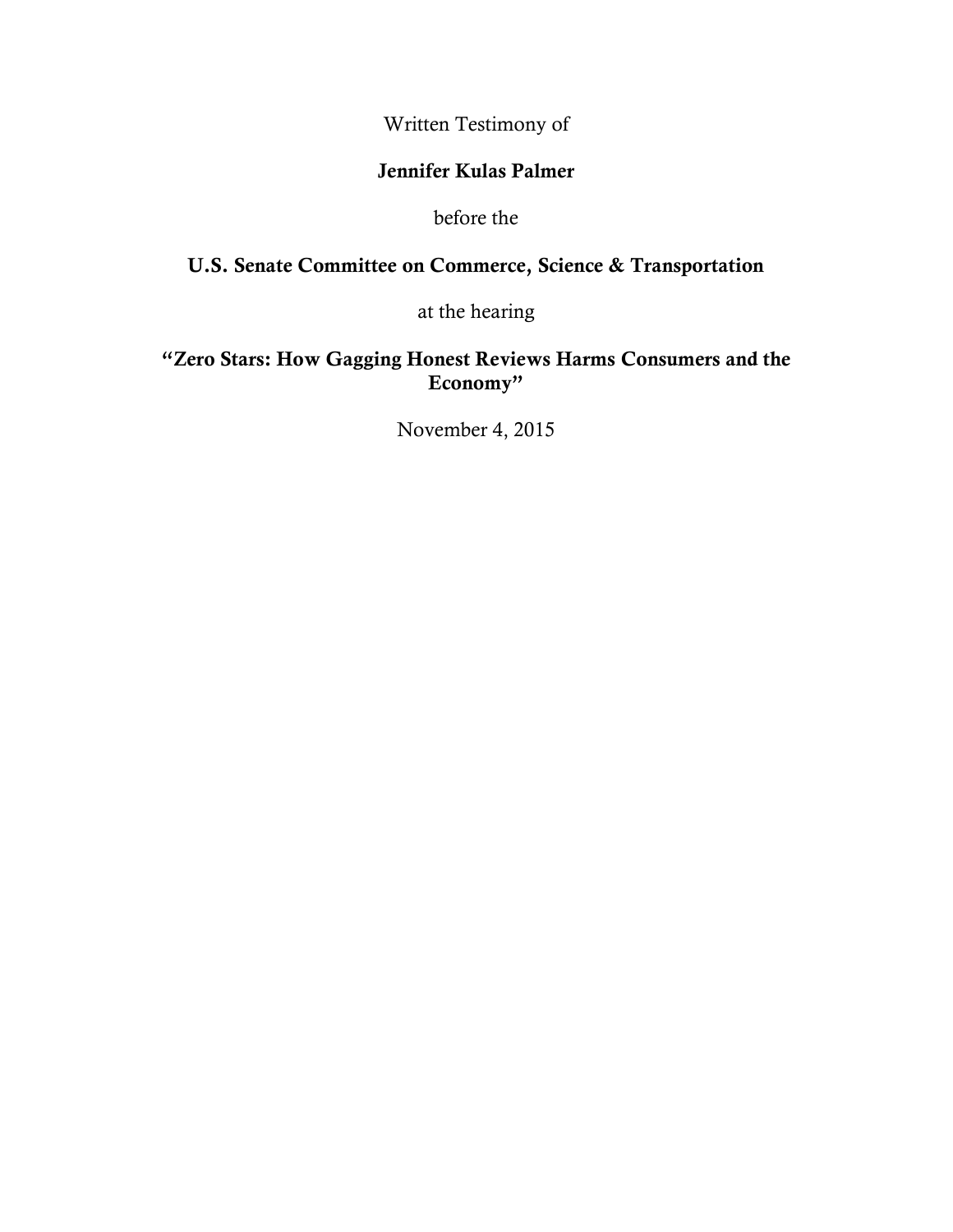Thank you for inviting me to testify today. My name is Jen Palmer, and I live with my husband and son in Hillsboro, Oregon. I'm here to tell you about my experiences with a non-disparagement clause and the company that tried to make my family pay \$3500 because I wrote a critical review online, and how they ruined my husband's credit when we refused to pay. My story shows what can happen when companies are allowed to use non-disparagement clauses in their contracts to bully consumers. And it shows why Congress should take action to prohibit the use of these clauses in consumer contracts.

Just before Christmas 2008, when we lived in Utah, my husband John Palmer placed an order from an online merchant called KlearGear. He ordered a desk toy and a keychain as Christmas gifts, and he paid for them when he ordered. The whole order cost less than \$20 including shipping.

The items never arrived. John and I both tried to call the company, but calling the numbers on the company's website only got us automated responses, never a human being. We tried emailing, and the customer service person claimed that the order was never paid for and they had ultimately cancelled the order.

We were incredibly frustrated by the shoddy service and the impossibility of reaching anyone. In Feburary 2009, I posted a review expressing my opinions on the site RipoffReport.com. We went on with our lives and considered it a lesson learned never to deal with them again.

More than three years later, in May 2012, out of the blue, John received an email from KlearGear demanding that John have the review on RipoffReport.com removed within 72 hours, or pay KlearGear \$3500 for violations of their Terms of Sale and Use. We were shocked and scared by the demand. It seemed this could not be legal. KlearGear claimed that my review violated a "non-disparagement clause" in KlearGear's Terms of Sale and Use, the text of which barred the customer – who was John, not me, but that didn't matter to them – from "taking any action that negatively impacts KlearGear.com, its reputation, products, services, management or employees." John did some research via the Internet Archive and was able to discover that the clause wasn't even present in the Terms of Sale when he placed his order back in December 2008. He found that the clause did not appear until February 2012.

I spent hours researching how to remove the report from RipoffReport.com, because we were scared and didn't know what else to do. But RipoffReport has a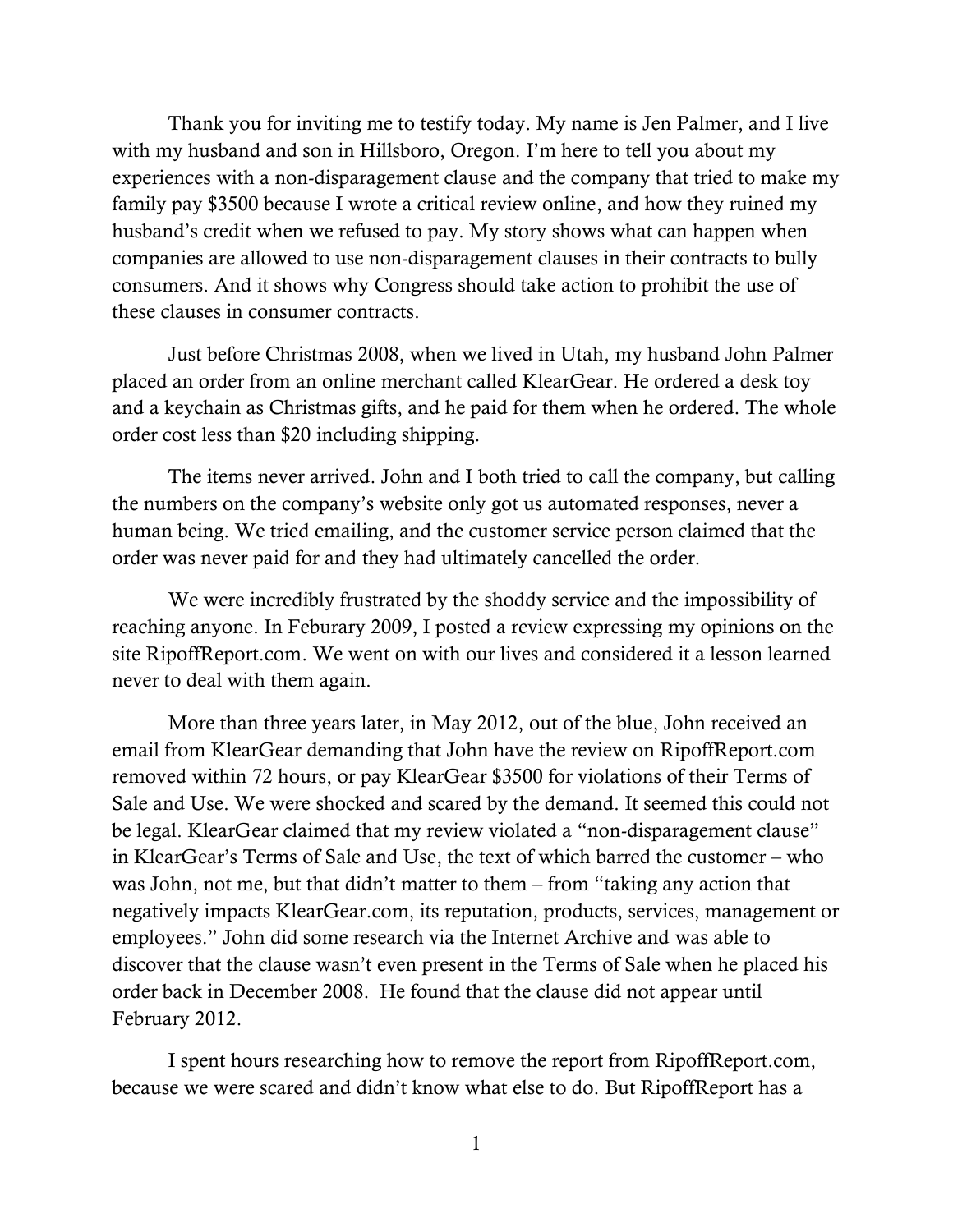policy of not removing reviews, so we were stuck. John tried explaining to KlearGear that the "non-disparagement clause" was not in the Terms of Sale and Use at the time of John's order from KlearGear; that it was I, not John, who wrote the review; and RipoffReport.com's policy of not removing reviews meant we had no control over whether the review remained online. The person claiming to be KlearGear's legal representative just reiterated to us that "this matter will remain open until the published content is removed," and threatened to report the \$3500 as a debt to the credit reporting agencies. We didn't think they could do something so outrageous, but those emails had disturbed us enough that we purchased a credit monitoring service for John's credit.

About three months later, our fears were realized. In August 2012, a negative report appeared on John's credit reports from two of the three major credit reporting agencies, reflecting a \$3500 debt with KlearGear as creditor. We immediately called Experian and Equifax to dispute the debt. Then KlearGear emailed John again and said we owed yet another \$50 under its "Chargeback/Dispute Policy," which said that we had to give KlearGear 30 days to resolve any billing dispute before going to a third party. We tried to tell KlearGear they couldn't charge us any of this money, but they just repeated their position and even admitted that they confirmed to Experian that the debt was valid. I spent hours on the phone with the credit bureaus, contacting local law firms to help us, and even doing some legal research myself. Despite all the information I found, we couldn't afford to hire an attorney and we didn't know how to fix the credit report without legal help.

It took more than 18 months to remove the blemish from John's credit, and not until after the non-profit organization Public Citizen filed a lawsuit on our behalf. In the meantime, that bad credit report caused us all kinds of problems. We have been very careful to live within our means, using financing only for large purchases like the house, cars, and medical bills that weren't covered by insurance. We'd had no trouble getting loans to buy a car in 2008, our house in 2009, or another car in 2011.

But now for the times we needed credit, we couldn't get it. For instance, we were held up for a month on a car loan in late 2012. Even worse than the delay was the humiliation of having to explain everything and the anxiety of whether or not this was going to go through, especially because at that point, we really needed a second car. I specifically remember the Finance Manager at the dealership saying to us "Who is KlearGear and why do you owe them \$3,500?" John was also denied a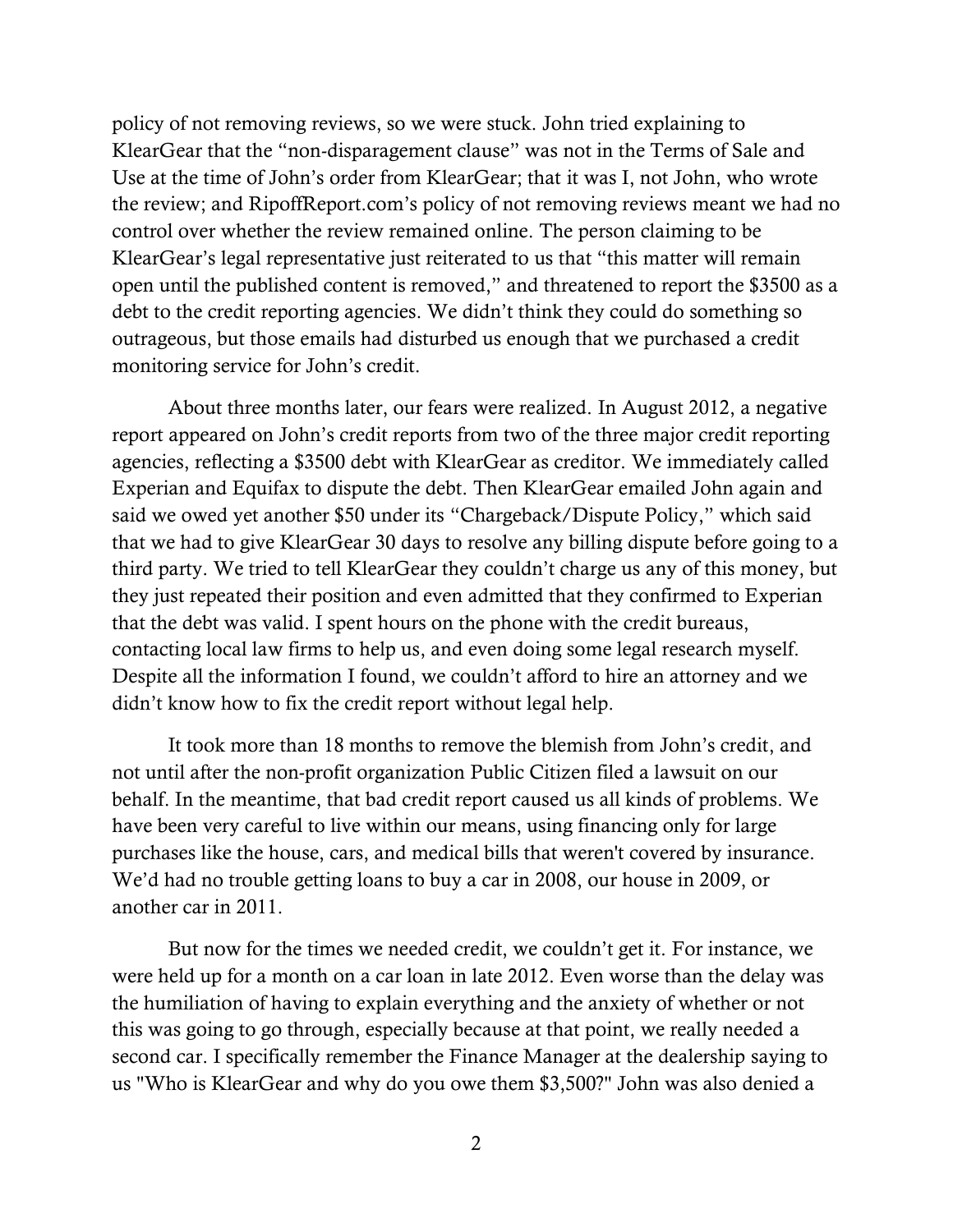credit card around the same time, and we began to fear we'd never get a loan for anything again.

We were also hoping to sell our house and buy another one in the winter of 2013, because both of us were commuting more than 30 miles each, which was a particular hardship since our son, Damien, was just 3. We were scared to even try to get the credit we'd need to make necessary repairs on our home and to buy a new one. We didn't want to go through that humiliation again. Having the initial denials on the car froze us in our financial tracks and gave us a serious case of "once bitten, 17 times shy."

The worst consequence of KlearGear's retaliation against us occurred in October 2013, more than a year after KlearGear reported the supposed "debt." In July and September we had needed two major plumbing repairs on our home which had depleted our savings, and then our furnace broke at the beginning of October. We couldn't afford to buy a new one with cash and the weather was turning cold. I contacted several companies for financing, but no one could approve us. At that point we were desperate, wrapping Damien in blankets every night, when the weather was regularly dropping to around freezing. I was terrified – I had no idea how long this would go on. I was scared social services would come and take Damien, saying we were bad parents because we couldn't even keep the heat on. We cut as many expenses as we could that month. I dreaded each weather forecast. Between both our paychecks, after a few weeks we had saved enough money to buy the most basic furnace with cash.

By that point, we were tired of living in fear and not being able to get emergency credit for basic needs. We spoke to a reporter at KUTV in Salt Lake City who did a segment on our plight, and eventually got us in contact with Public Citizen, which represented us in suing KlearGear. Public Citizen helped us clear up John's credit, finally, and we won a default judgment against KlearGear, who after bullying us for years never even bothered to show up to defend itself in court.

Now that part of our lives is behind us. We were able to sell the house and move to Oregon for a work opportunity. Damien is a healthy and happy 5 year old.

Throughout our entire ordeal, we only wanted two things: that all traces of KlearGear's actions against us be cleared from John's credit, and to do everything we could to ensure nobody else ever had to experience the nightmare we endured.